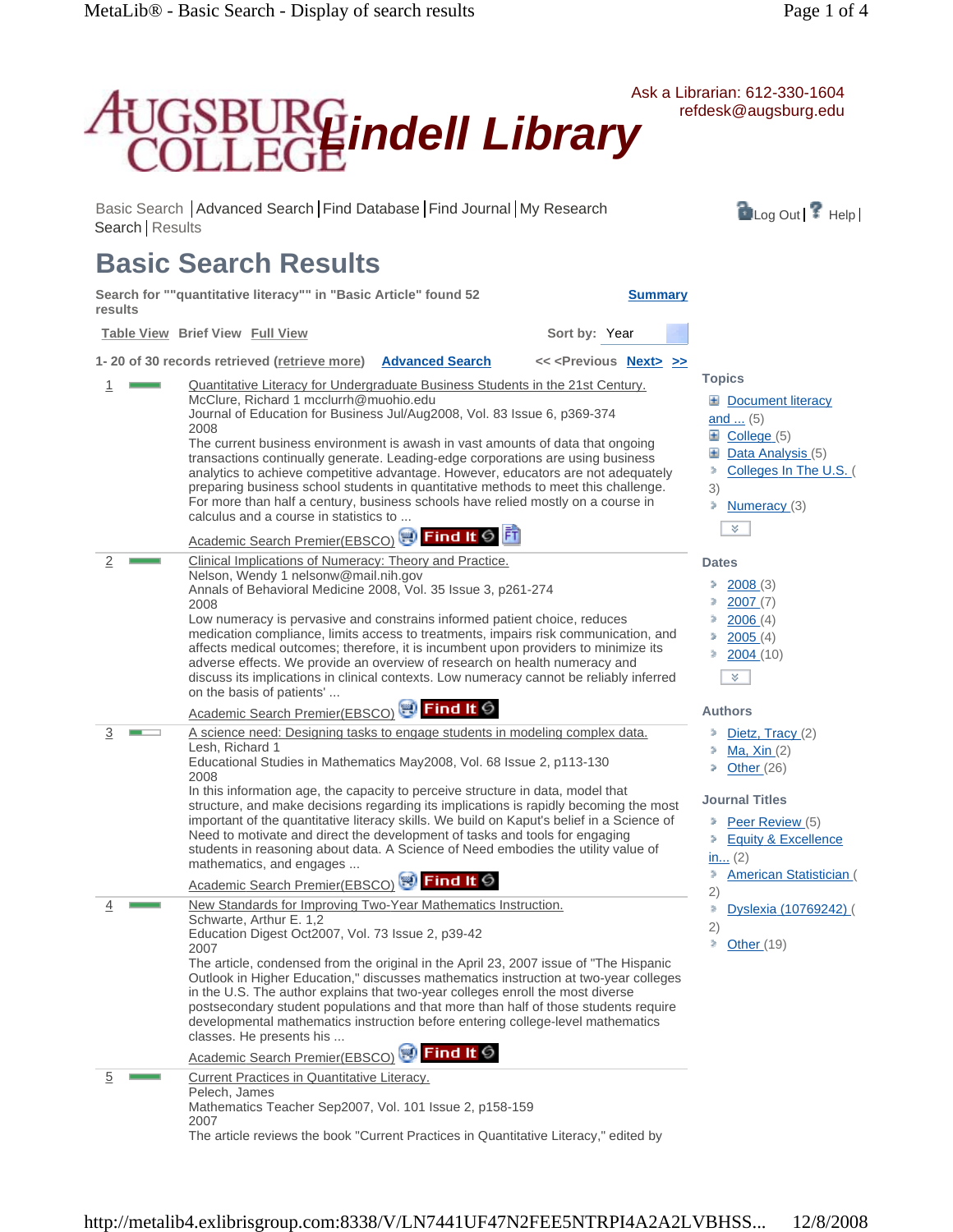|           | Rick Gillman.                                                                                                                                                                                                                                                                                                                                                                                                                                                                  |
|-----------|--------------------------------------------------------------------------------------------------------------------------------------------------------------------------------------------------------------------------------------------------------------------------------------------------------------------------------------------------------------------------------------------------------------------------------------------------------------------------------|
|           | Academic Search Premier(EBSCO) N Find It G                                                                                                                                                                                                                                                                                                                                                                                                                                     |
| 6         | <b>Quantitative Literacy for Social Justice.</b><br>Wiest, Lynda R. 1 wiest@unr.edu<br>Equity & Excellence in Education Mar2007, Vol. 40 Issue 1, p47-55                                                                                                                                                                                                                                                                                                                       |
|           | 2007<br>In this article, we argue that many adults lack the "numeracy" needed to function in a<br>maximally effective manner in their vocational, civic, and personal lives. We believe<br>schools need to foster skills in quantitative literacy (QL), an inclination and ability to<br>make reasoned decisions using general world knowledge and fundamental<br>mathematics in authentic everyday circumstances. We explain how schools might<br>begin to make inroads in    |
|           | Academic Search Premier(EBSCO) N Find It S                                                                                                                                                                                                                                                                                                                                                                                                                                     |
| Ζ         | Riding the information highway - towards a new kind of learning.<br>Aro, Mikko 1 mikaro@utu.fi<br>International Journal of Lifelong Education Jul/Aug2007, Vol. 26 Issue 4, p385-398<br>2007                                                                                                                                                                                                                                                                                   |
|           | In the modern world, skimming through information quickly and finding the important<br>nuggets of knowledge from amongst the information overload is an essential skill.<br>One way to train oneself for this kind of literacy is reading on the internet, which<br>requires continuous assessment of search results and specifying searches. In this<br>article a central question is in which ways computer usage is connected with literacy<br>needed in everyday life,     |
|           | Academic Search Premier(EBSCO) SJ Find It G                                                                                                                                                                                                                                                                                                                                                                                                                                    |
| 8         | MATH, COMPUTERS.<br>SciTech Book News Mar2007, Vol. 31 Issue 1, p15-41<br>2007                                                                                                                                                                                                                                                                                                                                                                                                 |
|           | The article reviews several books including "The Handbook of Mobile<br>Middleware, "edited by Paolo Bellavista and Antonio Corradi, "Current Practices in<br>Quantitative Literacy," edited by Rick Gillman and "Handbook of Mathematics for<br>Engineers and Scientists," by Andrei D. Polyanin and Alexander V. Manzhirov.                                                                                                                                                   |
|           | Academic Search Premier(EBSCO) <b>Refind It 6</b>                                                                                                                                                                                                                                                                                                                                                                                                                              |
| 9         | Associate Editor's Introduction.<br>Whitlock, Elaine R.<br>Equity & Excellence in Education Mar2007, Vol. 40 Issue 1, p1-2<br>2007                                                                                                                                                                                                                                                                                                                                             |
|           | The article discusses various reports published within the issue, including one by<br>Rick Voithofer and Alan Foley titled "Digital Dissonances: Structuring Absences in<br>National Discourses on Equity and Educational Technologies" and "Quantitative<br>Literacy for Social Justice," by Lynda R. Wiest, Heidi J. Higgins, and Janet Hart<br>Frost.                                                                                                                       |
|           | Academic Search Premier(EBSCO)                                                                                                                                                                                                                                                                                                                                                                                                                                                 |
| <u>10</u> | Connecting Users to Numeric and Spatial Resources.<br>Bennett, Terrence B. 1 tbennett@tcnj.edu<br>Social Science Computer Review Fall2007, Vol. 25 Issue 3, p302-318                                                                                                                                                                                                                                                                                                           |
|           | 2007<br>The burgeoning use of numeric data resources across all academic disciplines raises<br>significant questions about the library's role in providing data services and promoting<br>quantitative literacy. This study analyzes the content of web pages to determine the<br>presence and promotion of data resources and services at a random sample of large<br>research libraries (and their related institutions) in North America. The results prompt<br>the authors |
|           | Academic Search Premier(EBSCO) <b>Find It S</b>                                                                                                                                                                                                                                                                                                                                                                                                                                |
| 11        | The Effect of Data Analysis Modules in the Introductory Sociology Course: Lessons<br>for the Social Sciences.<br>Dietz, Tracy 1 tdietz@mail.ucf.edu<br>Innovative Higher Education 2006, Vol. 31 Issue 1, p27-42<br>2006                                                                                                                                                                                                                                                       |
|           | This article offers an evaluation of the implementation of the American Sociological<br>Association's Integrating Data Analysis Project in a large introductory sociology<br>course. This project was designed following an examination of the curricula of 13<br>disciplines that revealed that sociology failed to integrate empirical, quantitative<br>literacy components throughout the undergraduate curriculum. Thus, efforts to<br>introduce students to data          |
|           | 計<br>Academic Search Premier(EBSCO) <b>Solution Find It 6</b>                                                                                                                                                                                                                                                                                                                                                                                                                  |
| <u>12</u> | Innovations in Teaching Statistics/Achieving Quantitative Literacy: An Urgent                                                                                                                                                                                                                                                                                                                                                                                                  |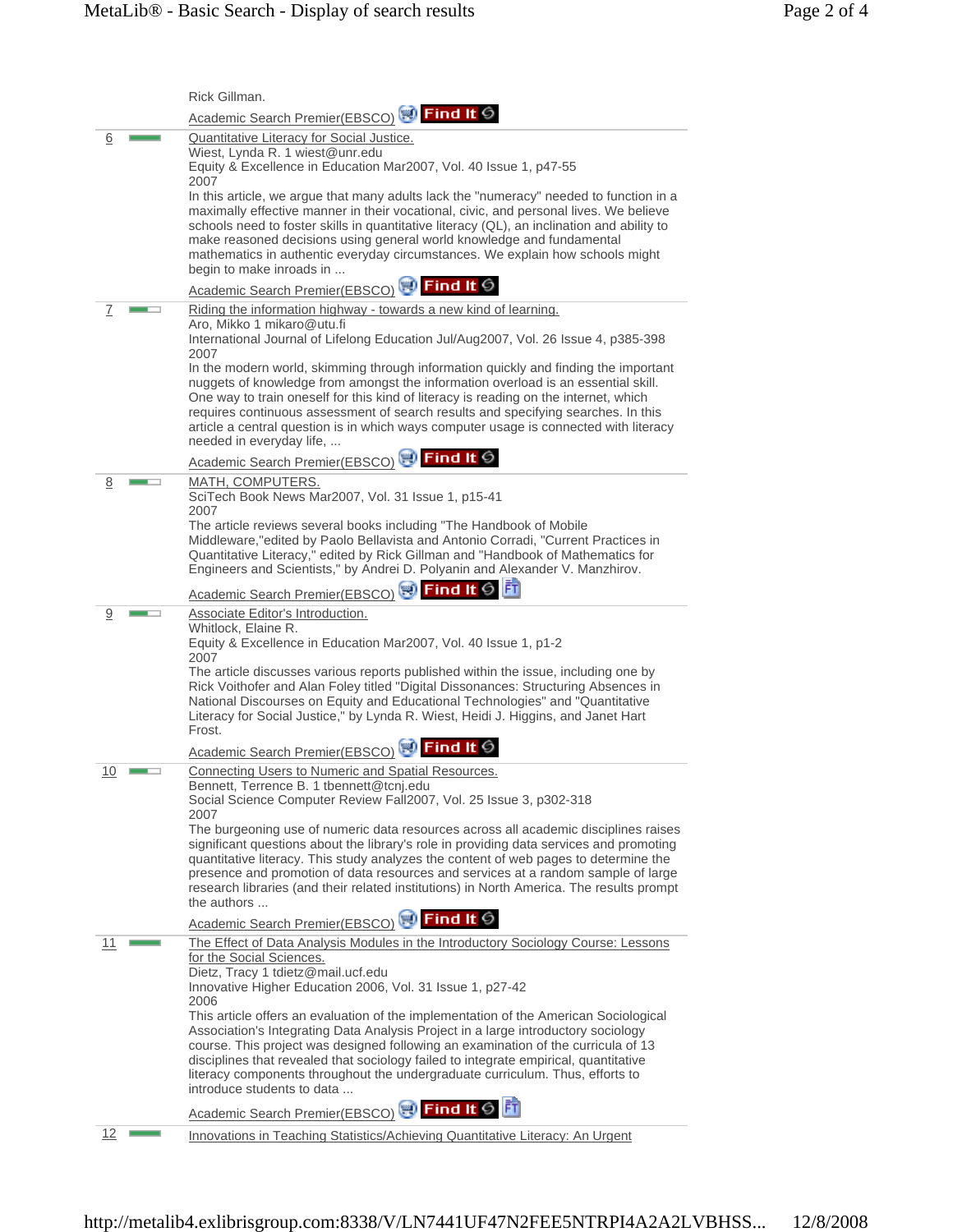|    | Challenge for Higher Education. (Turkish)                                                                                                                                                                                                                                                                                                                                                                                                                               |
|----|-------------------------------------------------------------------------------------------------------------------------------------------------------------------------------------------------------------------------------------------------------------------------------------------------------------------------------------------------------------------------------------------------------------------------------------------------------------------------|
|    | Cleary, Richard J. 1<br>American Statistician Feb2006, Vol. 60 Issue 1, p99-100                                                                                                                                                                                                                                                                                                                                                                                         |
|    | 2006<br>The article reviews the books "Innovations in Teaching Statistics," edited by Joan B.<br>Garfield and "Achieving Quantitative Literacy: An Urgent Challenge for Higher<br>Education," by Lynn Steen.                                                                                                                                                                                                                                                            |
|    | Academic Search Premier(EBSCO) <b>So Find It G</b>                                                                                                                                                                                                                                                                                                                                                                                                                      |
| 13 | Using Data Analysis Exercises to Teach Research in Sociology of Aging Online: An<br><b>Examination of Student Satisfaction.</b><br>Dietz, Tracy 1 tdietz@mail.ucf.edu                                                                                                                                                                                                                                                                                                   |
|    | Educational Gerontology Nov/Dec2006, Vol. 32 Issue 10, p807-824<br>2006                                                                                                                                                                                                                                                                                                                                                                                                 |
|    | The present study represents an evaluation of the implementation of the integration<br>of the American Sociological Association's (ASA) Integrating Data Analysis Project<br>into 2 online offerings of an undergraduate sociology of aging course. This program<br>was developed in response to concerns that students did not understand the<br>complex relationships between theory, research, and substantive topics within the<br>discipline. The                  |
|    | Academic Search Premier(EBSCO) <b>Princil to Find II</b>                                                                                                                                                                                                                                                                                                                                                                                                                |
| 14 | Cognitive and Affective Changes as Determinants for Taking Advanced Mathematics<br>Courses in High School.<br>Ma, Xin 1                                                                                                                                                                                                                                                                                                                                                 |
|    | American Journal of Education Nov2006, Vol. 113 Issue 1, p123-149<br>2006                                                                                                                                                                                                                                                                                                                                                                                               |
|    | Using data from the Longitudinal Study of American Youth, this analysis tested<br>whether changes during middle and high school in mathematics-related cognitive<br>and affective factors influence participation in the most advanced mathematics<br>course work, with control over confounding factors associated with student<br>background. No significant interaction effects between cognitive and affective factors<br>were found. Although changes in cognitive |
|    | Academic Search Premier(EBSCO) <b>Princil to Find II</b>                                                                                                                                                                                                                                                                                                                                                                                                                |
| 15 | Current Practices in Quantitative Literacy.<br>Ashbacher, Charles<br>Journal of Recreational Mathematics 2005-2006, Vol. 34 Issue 2, p138-138<br>2005                                                                                                                                                                                                                                                                                                                   |
|    | The article reviews the book "Current Practices in Quantitative Literacy," edited by<br>Rick Gilman.                                                                                                                                                                                                                                                                                                                                                                    |
|    | Academic Search Premier(EBSCO) N Find It S                                                                                                                                                                                                                                                                                                                                                                                                                              |
| 16 | Modelling proportional thinking with threes and twos.<br>Tabart, Paul 1<br>Australian Primary Mathematics Classroom Aug2005, Vol. 10 Issue 3, p27-32                                                                                                                                                                                                                                                                                                                    |
|    | 2005<br>Discusses the application of proportional reasoning in ratios. Information on the types<br>of proportional reasoning problems; Goal behind the use of traffic congestion on the<br>Tasman bridge in Hobart, Tasmania for the application of proportional reasoning;<br>Importance of quantitative literacy to build connection between mathematical<br>concepts and their applications.                                                                         |
|    | Academic Search Premier(EBSCO) <b>OF</b> Find It <b>S</b>                                                                                                                                                                                                                                                                                                                                                                                                               |
| 17 | Estimating correlates of growth between mathematics and science achievement via a<br>multivariate multilevel design with latent variables.<br>Ma, Lingling                                                                                                                                                                                                                                                                                                              |
|    | Studies in Educational Evaluation Jan2005, Vol. 31 Issue 1, p79-98<br>2005                                                                                                                                                                                                                                                                                                                                                                                              |
|    | Abstract: The purpose of the present study was to improve a multivariate multilevel<br>model in the research literature which estimates the consistency in the rates of<br>growth between mathematics and science achievement among students and<br>schools. We introduced a new multivariate multilevel model via a latent variable<br>approach. Data from the Longitudinal Study of American Youth (LSAY) provided<br>scores on basic skills, algebra, geometry, and  |
|    | Academic Search Premier(EBSCO) <b>Prind It S</b>                                                                                                                                                                                                                                                                                                                                                                                                                        |
| 18 | <b>Early acceleration of students in mathematics: Does it promote growth and stability of</b><br>growth in achievement across mathematical areas?                                                                                                                                                                                                                                                                                                                       |
|    | Ma, Xin 1 xin.ma@uky.edu<br>Contemporary Educational Psychology Oct2005, Vol. 30 Issue 4, p439-460<br>2005                                                                                                                                                                                                                                                                                                                                                              |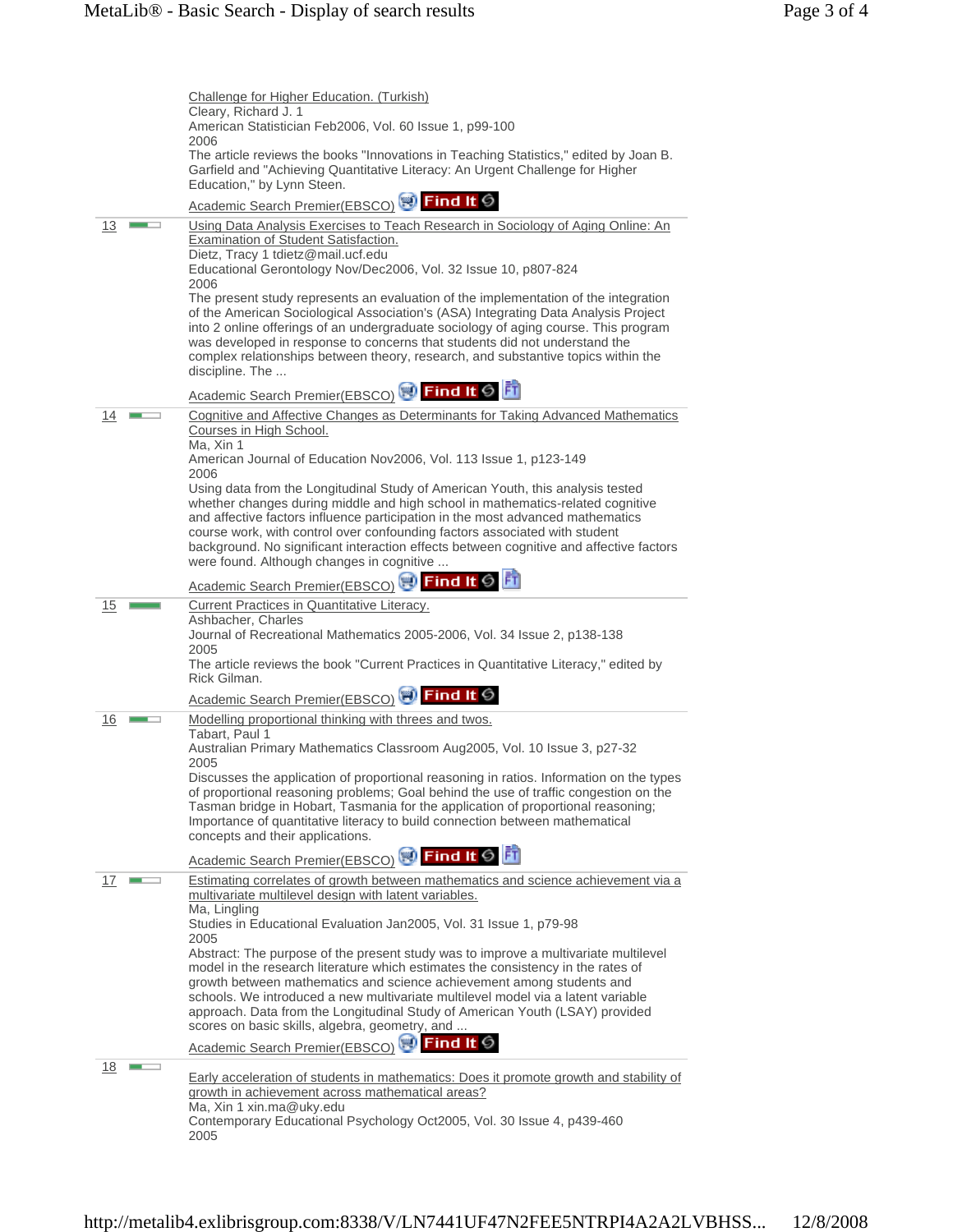|    | Abstract: Using data from the Longitudinal Study of American Youth (LSAY), the<br>present study examined whether early acceleration of students into formal algebra at<br>the beginning of middle school promoted evident growth in different mathematical<br>areas (basic skills, algebra, geometry, and quantitative literacy) and stable growth<br>across these mathematical areas. Results of multivariate multilevel analyses showed<br>that low achieving students |
|----|--------------------------------------------------------------------------------------------------------------------------------------------------------------------------------------------------------------------------------------------------------------------------------------------------------------------------------------------------------------------------------------------------------------------------------------------------------------------------|
|    | Academic Search Premier(EBSCO) 3 Find It S                                                                                                                                                                                                                                                                                                                                                                                                                               |
| 19 | Adults Left Behind.<br>Byron, William J.<br>America 10/11/2004, Vol. 191 Issue 10, p6-6<br>2004<br>The article critiques the No Child Left Behind Act, educational legislation signed by                                                                                                                                                                                                                                                                                 |
|    | President George W. Bush in January 2002. An estimated 40 million to 44 million<br>Americans, age 16 and older, have minimal ability to read prose, interpret information<br>on tables and graphs and manage everyday arithmetic. To the extent that the<br>schools failed them decades ago, society owes them something now. As we argue<br>about policies and practices that<br>Academic Search Premier(EBSCO) <b>Princil It G</b>                                     |
|    |                                                                                                                                                                                                                                                                                                                                                                                                                                                                          |
| 20 | QUANTITATIVE LITERACY IN THE MEDIA An Arena for Problem Solving.<br>Watson, Jane M. 1 jane.watson@utas.edu.au<br>Australian Mathematics Teacher Mar2004, Vol. 60 Issue 1, p34-40<br>2004                                                                                                                                                                                                                                                                                 |
|    | Discusses the importance of problem solving with the aims of numeracy and<br>quantitative literacy. Definition of numeracy; Development of the goal of quantitative<br>literacy; Levels of problem solving that stress the need for basic quantitative literacy<br>skills.                                                                                                                                                                                               |
|    | Academic Search Premier(EBSCO) <b>Princil It 6</b>                                                                                                                                                                                                                                                                                                                                                                                                                       |
|    | 1-20 of 30 records retrieved (retrieve more)<br><b>Advanced Search</b><br><< <previous next="">&gt;&gt;</previous>                                                                                                                                                                                                                                                                                                                                                       |
|    | Powered by WetaLib                                                                                                                                                                                                                                                                                                                                                                                                                                                       |

Turn Off Auto Refresh | Accessibility Statement and Disclaimer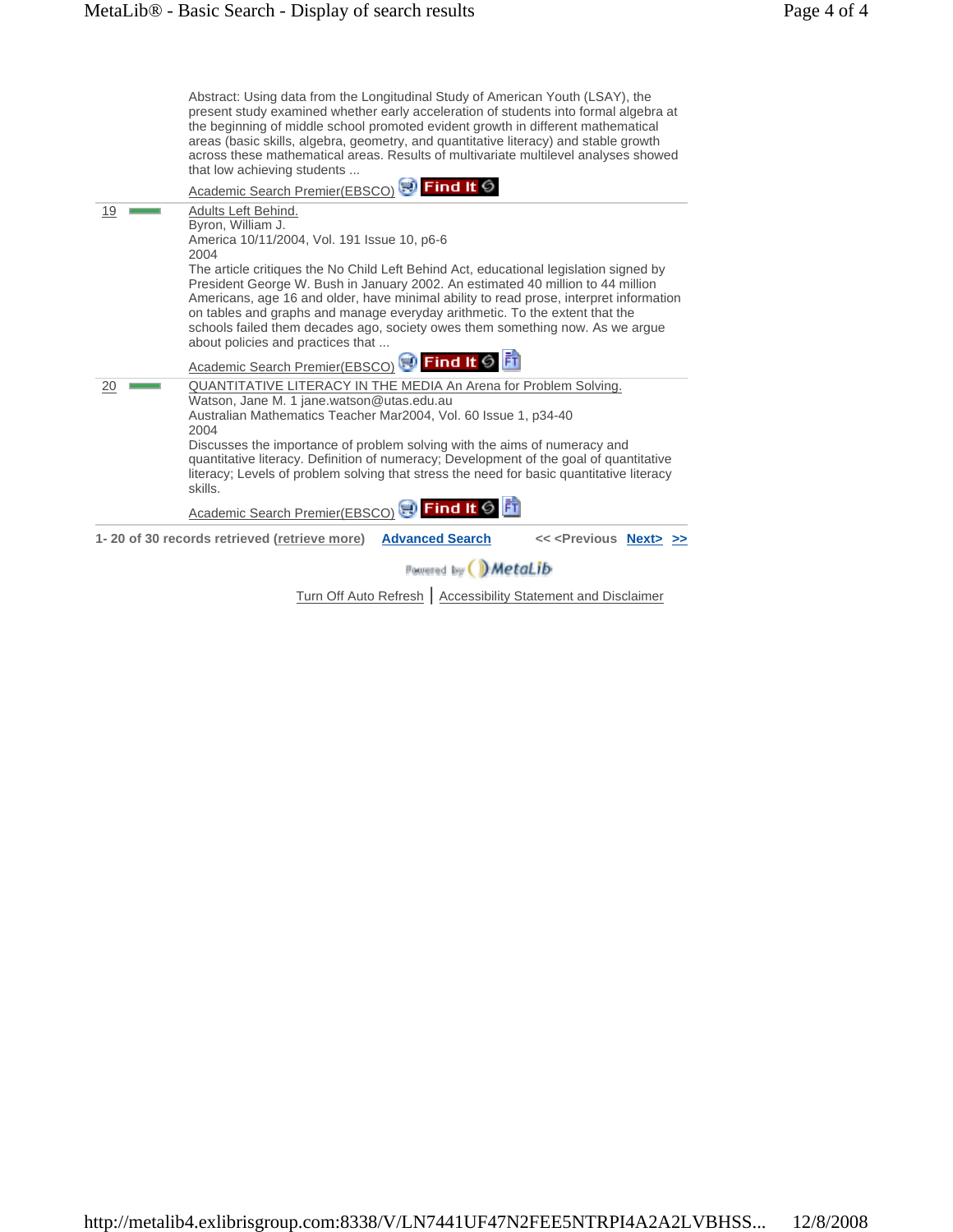